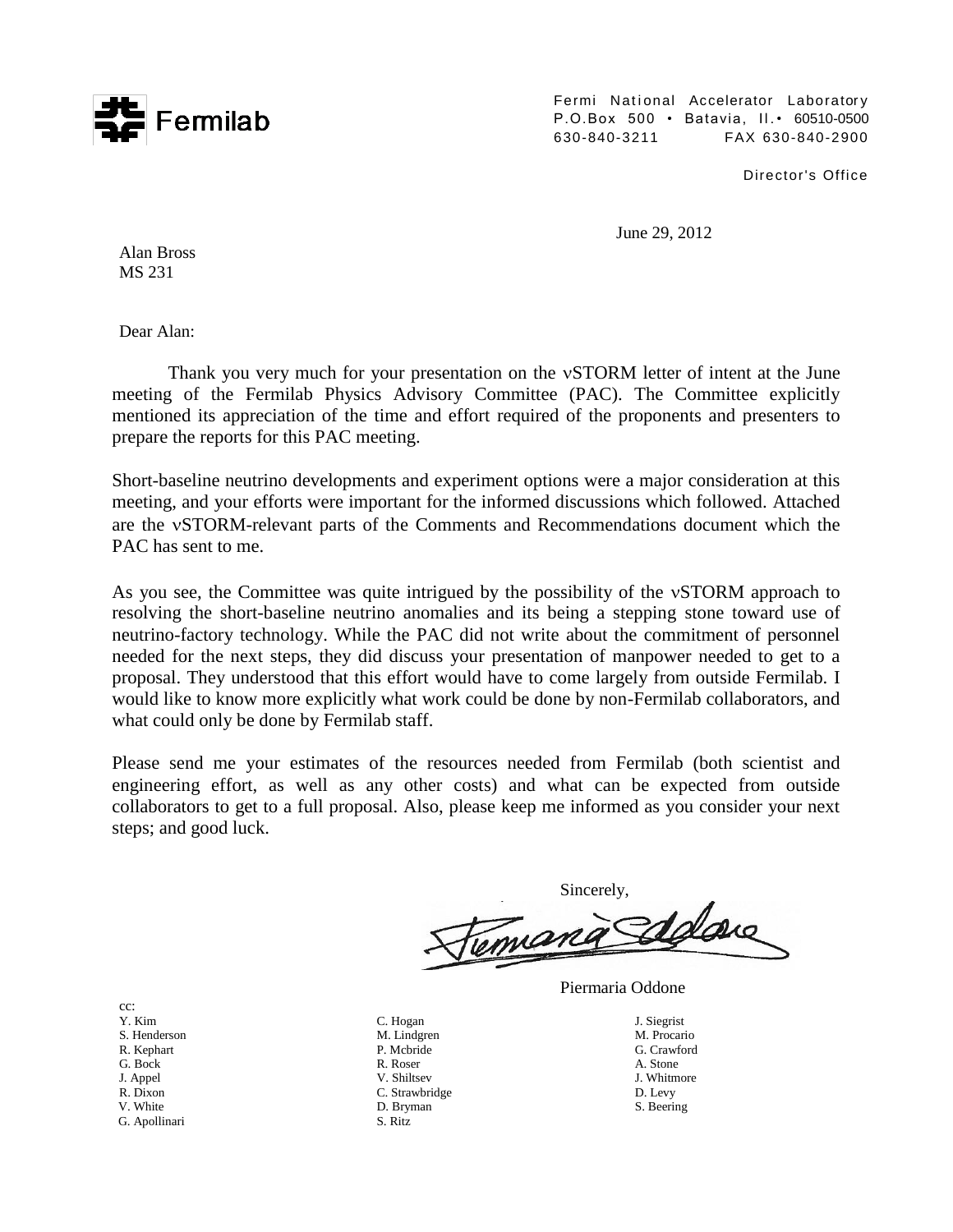## **Overview**

Another significant topic under discussion centered on short-baseline neutrino oscillation experiments and other related indications of possible anomalies at odds with the current threeneutrino mixing picture. The PAC received and discussed a report from a focus group established by Fermilab which examined the short-baseline neutrino-oscillation situation and recommended possible paths leading to resolution of the anomalies. Two LOIs, LAr1 and STORM, aimed at addressing the apparent anomalies, were presented and discussed by the Committee.

## **Short Baseline Neutrino Experiments**

The PAC heard a presentation and received a report from the Short-Baseline Neutrino Focus Group established by Fermilab. Following a suggestion in the December 2011 PAC report, Fermilab responded rapidly to define a strategic plan for short-baseline neutrino physics. The report outlined that several neutrino oscillation experiments have produced hints that do not seem to fit within the simple three-flavor mixing framework. These tensions might be purely statistical in origin, or might arise from one or more unidentified systematic effects or from new physics. The Focus Group report established a valuable baseline for evaluating the extent to which ongoing and planned neutrino experiments will be able to determine the origin of these anomalies. The report also addresses competing facilities and future capabilities at Fermilab for supporting a short-baseline neutrino program to definitively resolve these questions, and suggests what the criteria for an optimal short-baseline neutrino program might be beyond the presently approved and running experiments.

The Focus Group made a number of recommendations promoting new experiments to deal definitively with the short-baseline neutrino-oscillation issue. Among them is the compelling statement that any new short-baseline proposal should clearly demonstrate in detail the ability to discover, or exclude (with at least 5σ significance), sterile neutrinos over the entire parameter space indicated by the LSND and recent MiniBooNE results. The PAC considers that any new experiment should address appearance and disappearance phenomena. In addition a new experiment would be better justified if the physics case for sterile neutrinos is further enhanced by new measurements from MicroBooNE, MINOS+, reactor, or radioactive sources.

The PAC received two LOIs dealing with possible new short-baseline neutrino-oscillation experiments: LAr1 and νSTORM.

## **STORM LOI (P-1028)**

The PAC heard and discussed the vSTORM letter of intent. The experiment would consist of a muon storage ring to produce a neutrino beam from 3.8 GeV-muon decays, and of a 1000-tonscale magnetized-iron far detector located approximately 1.5 km away from the ring. This configuration, based on an old, but never implemented idea, would provide an ideal setup to study eV-scale oscillation physics in appearance and disappearance modes, and to measure electron and muon neutrino cross sections with an unprecedented precision. The envisioned facility offers opportunities for extensions, such as adding a cooling channel and opening the path towards neutrino factory technologies. The presented baseline design envisions